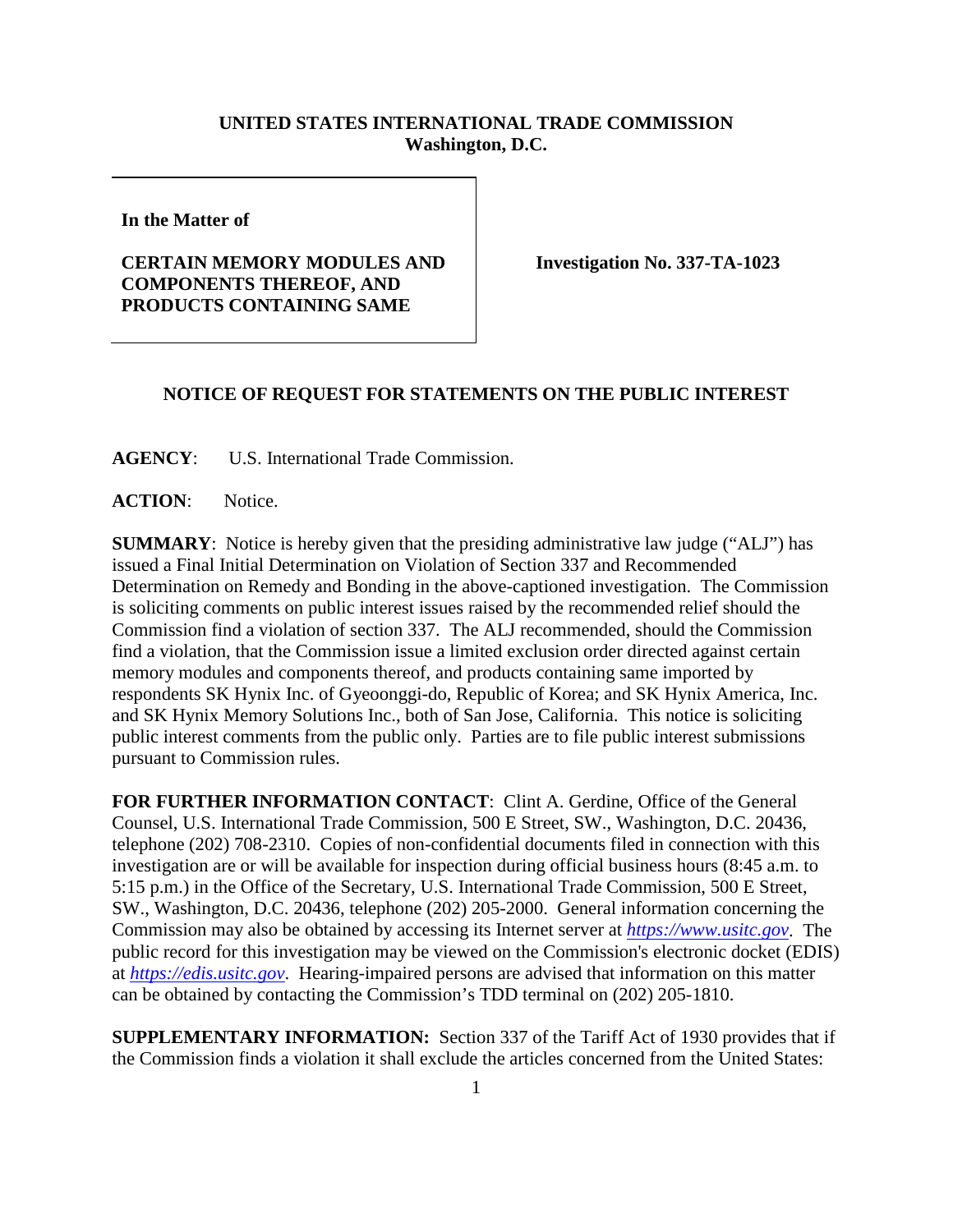unless, after considering the effect of such exclusion upon the public health and welfare, competition conditions in the United States economy, the production of like or directly competitive articles in the United States consumers, it finds that such articles should not be excluded from entry.

## 19 U.S.C. 1337(d)(1).

The Commission is interested in further development of the record on the public interest in its investigations. Accordingly, parties are to file public interest submissions pursuant to 19 CFR 210.50(a)(4). In addition, members of the public are invited to file submissions of no more than five (5) pages, inclusive of attachments, concerning the public interest in light of the administrative law judge=s Recommended Determination on Remedy and Bonding issued in this investigation on November 14, 2017. Comments should address whether issuance of a remedial order in this investigation would affect the public health and welfare in the United States, competitive conditions in the United States economy, the production of like or directly competitive articles in the United States, or United States consumers.

In particular, the Commission is interested in comments that:

- (i) explain how the articles potentially subject to the recommended order are used in the United States;
- (ii) identify any public health, safety, or welfare concerns in the United States relating to the recommended orders;
- (iii) indicate the extent to which like or directly competitive articles are produced in the United States or are otherwise available in the United States, with respect to the articles potentially subject to the recommended orders;
- (iv) indicate whether Complainant, Complainant's licensees, and/or third party suppliers have the capacity to replace the volume of articles potentially subject to the recommended orders within a commercially reasonable time; and
- (v) explain how the recommended order would impact consumers in the United States.

Written submissions must be filed by the close of business on December 21, 2017.

Persons filing written submissions must file the original document electronically on or before the deadline stated above and submit eight true paper copies to the Office of the Secretary pursuant to Commission Rule 210.4(f), CFR part 210.4(f). Submissions should refer to the